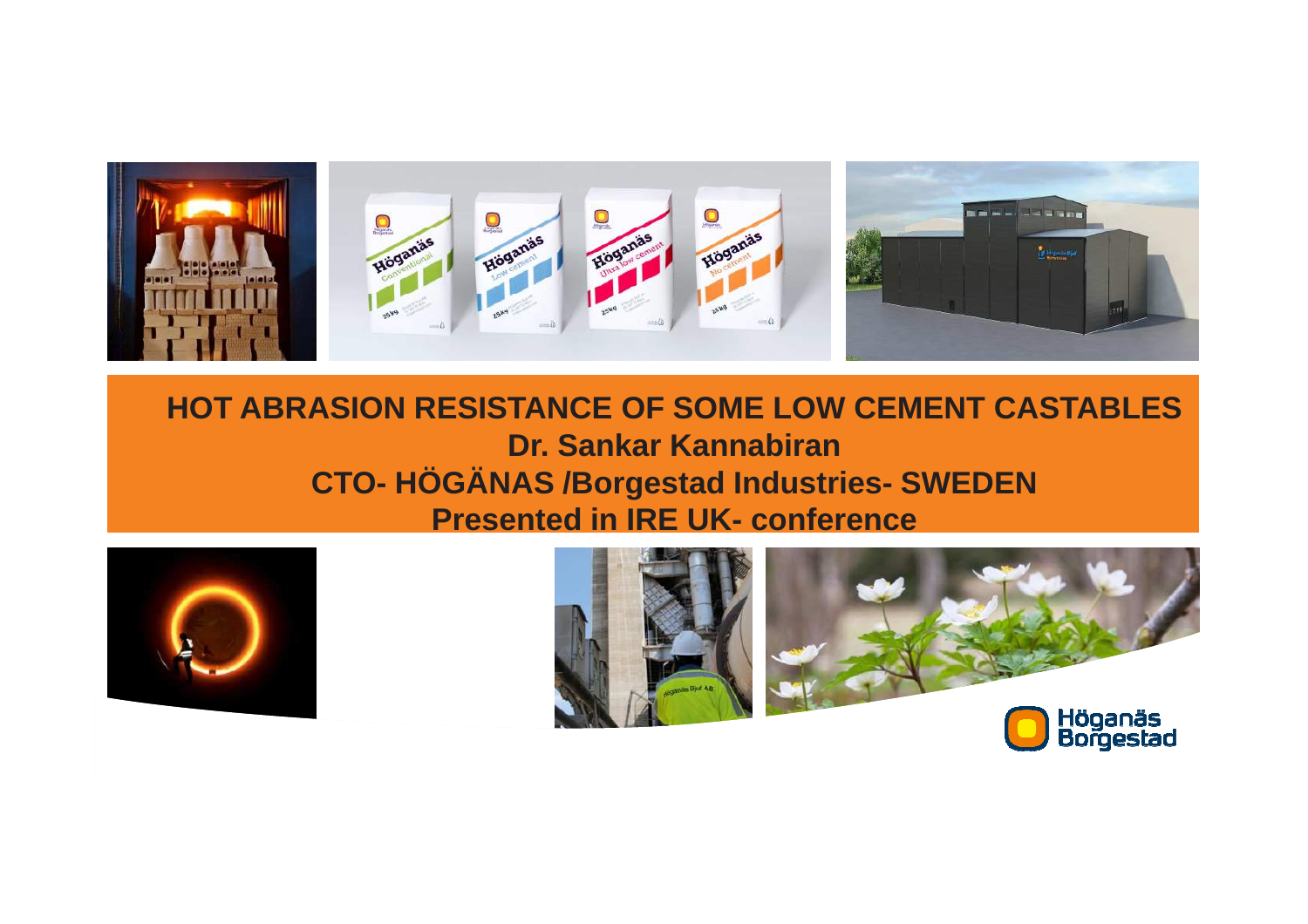# **HOT ABRASION TESTS- CONTENTS**

- **SCOPE**
- **BACKGROUND AND STANDARDS DEVELOPMENTS**
- **HOT ABRASION MEASUREMENTS – SiC CONTAINING MATERIALS WITH AND WITHOUT ANTIOXIDANTS**
- **HOT ABRASION MEASUREMENTS – EFFECTS OF GRAIN SIZE DISTRIBUTION**
- **CONCLUSIONS**

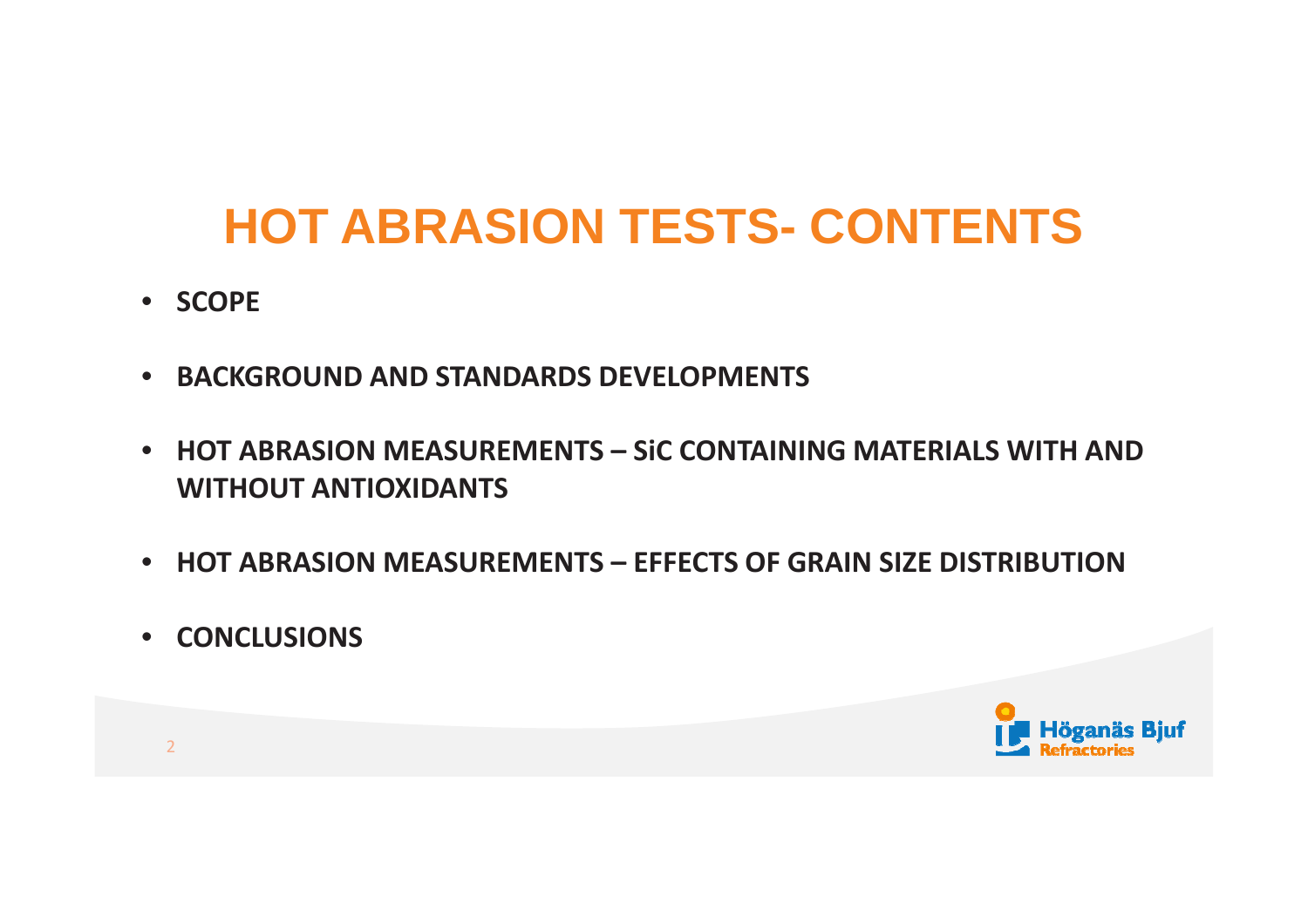## **BACKGROUND AND STANDARDS**

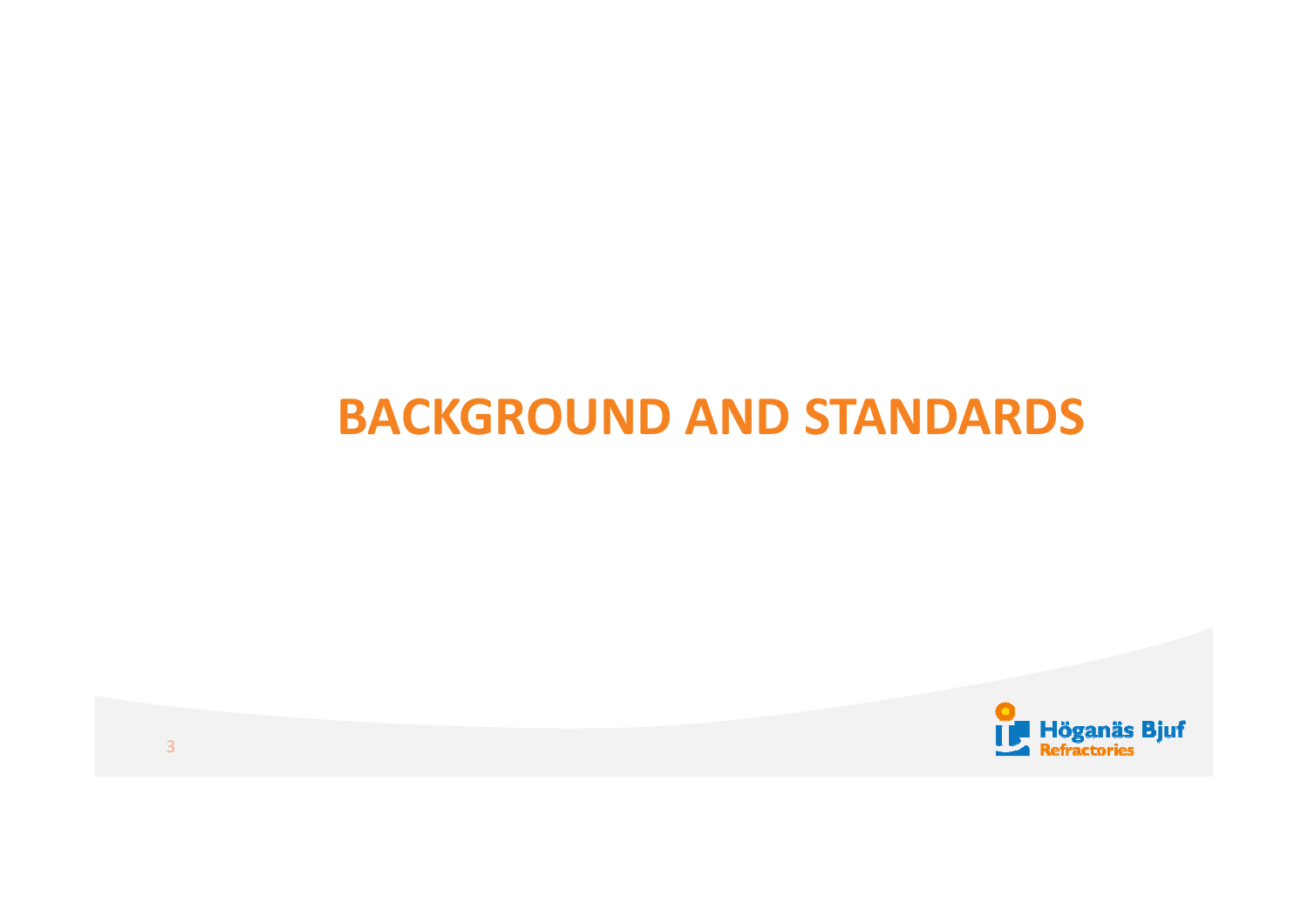### **ABRASION**

- **Particles moving with high** velocity.
- Charge of material or scrap falling against the refractoryand damages lining.
- $\blacksquare$  Blast furnace, cement preheaters and cooling zone, incinerators, boilers, rotaryand kilns , lime kilns, aluminium furnaces.

### **ABRASION TESTING**

- **Cold abrasion is the guideline in the** design (ASTM C704 or ISO16282-<br>2007) 2007).
- **Correlations** established with CMOR,CCS,MOE, and AP.
- Changes in the surface natureduring use.
- **Effect of temperature and other** thermo-mechanical-chemicalinteractions.

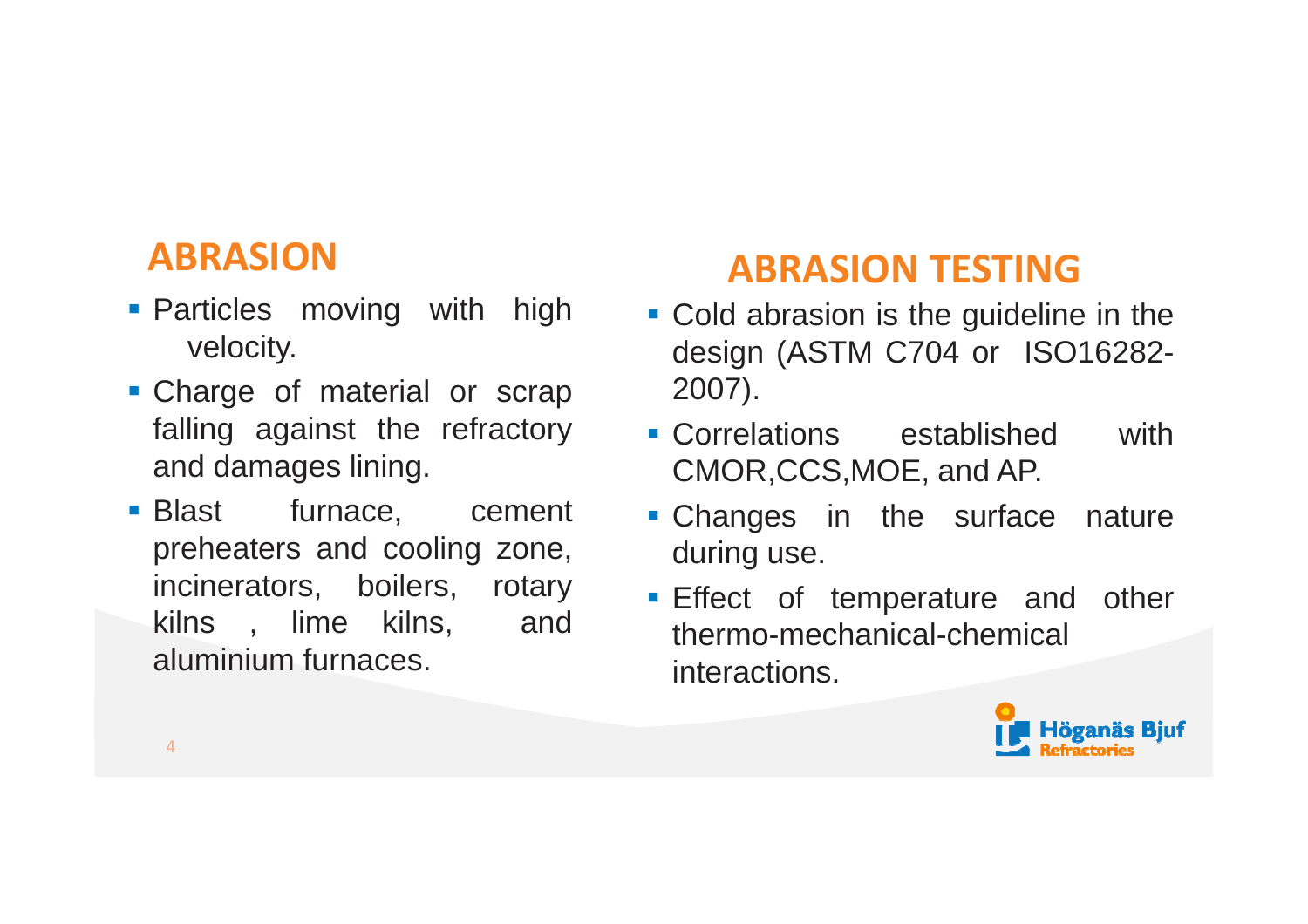# **HOT ABRASION TESTING**

- **Reports avaialable since 1930s.**
- **Continuous improvement in designing abrasion**<br>
in the line high temperature testing apparatus for measurements ongoing.
- The recent designs of apparatus for testing abrasion resistance of refractories consider the effects of all the variables in the design andabrasive media (SiC, Alumina type).
- Especially, the design of high temperature abrasion testing apparatus imposes serious concerns in design to maintain homogeneity of temperatureand pressure during high temperature testing  $\cdot$



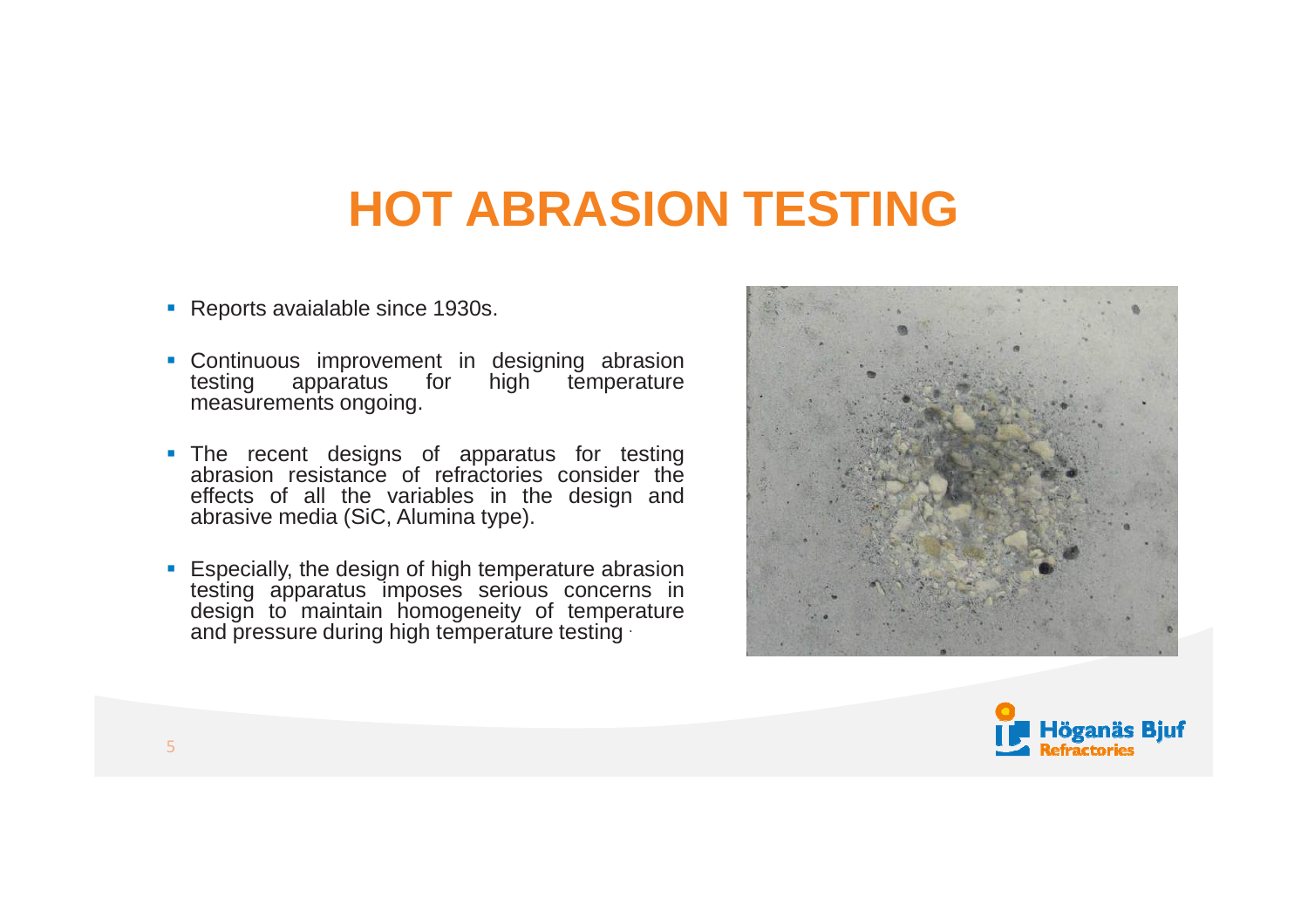## **HOT AND COLD ABRASION TESTING**

**This test method measures the volume of abradedmaterial from <sup>a</sup> flat surface by blasting.**

**Pressure of 0.45MPa - 1000 grams of 36 grit SiC, at right angle to the surface- 900 Sec**

**The pre-fired samples were tested both at room temperature and at high temperatures (up to1350°C) .**

**Abraded volume <sup>=</sup> [(W1-W2)/ D], cc**

**ISO 16349:2015 – FIRST EDITION Refractory materials -- Determination of abrasion resistance at elevated temperature**



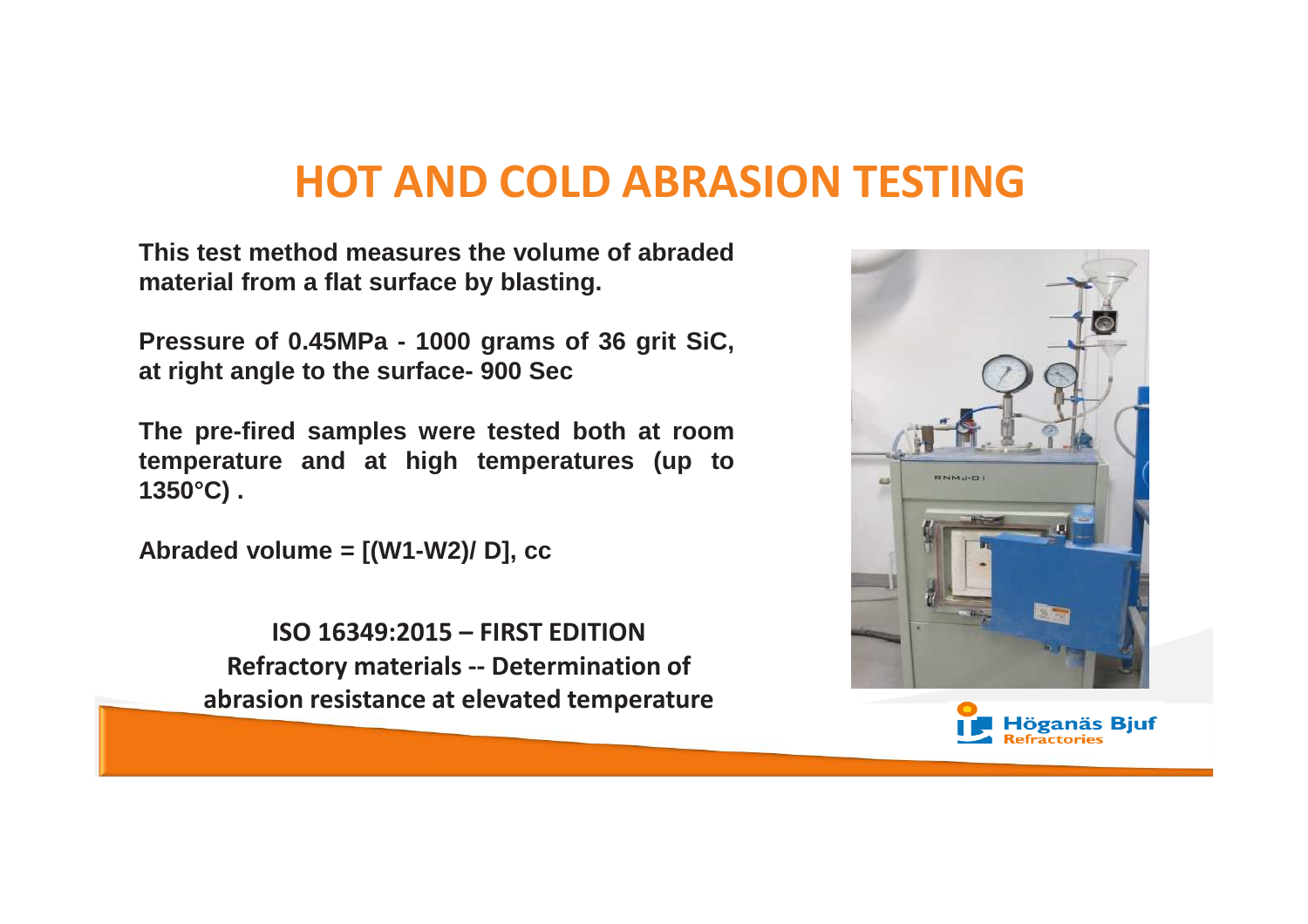## **HOT ABRASION MEASUREMENTS – SiC CONTAINING MATERIALS WITH AND WITHOUT ANTIOXIDANTS**

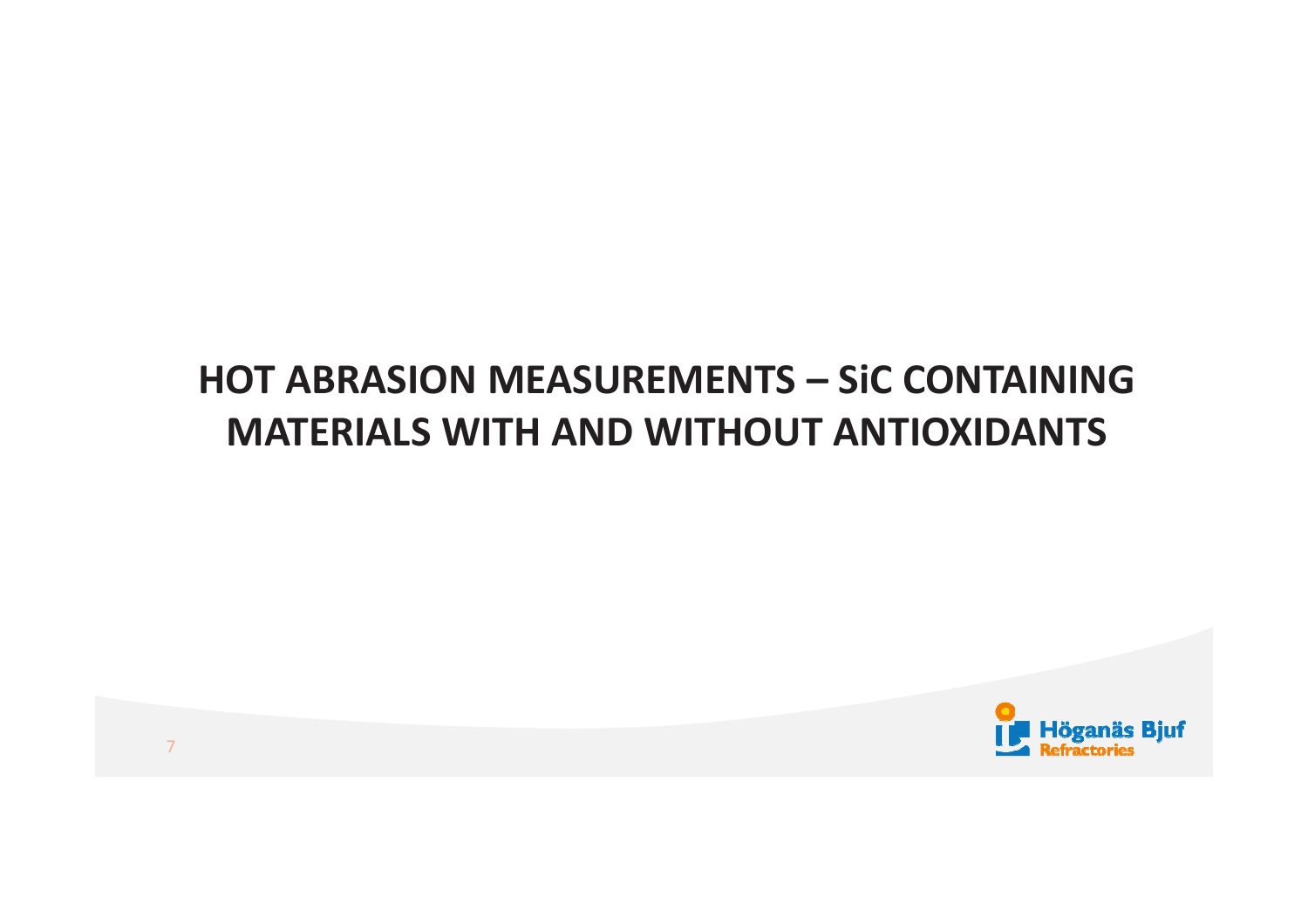## **SiC containing castables.**

- Al<sub>2</sub>O<sub>3</sub>-SiO<sub>2</sub>-SiC castable finds widespread use in various applications such ascement pre-heaters, incinerators etc.
- Addition of SiC improves the resistance against chemical corrosion, abrasion? andthermal shock in applications.
- <sup>A</sup> major problem often faced is oxidation of SiC at higher addition level, when the temperature is above 900°C (even at low temperature <sup>+</sup> moisture) . The application temperature of alumino-silicate castables containing various amounts of SiC can go up to 1300°C and this affect theperformance of castables due to oxidation.
- $\cdot$  SiC + 2O2  $\longrightarrow$  SiO2 + CO2
- $\cdot$  SiC+ 3/2O2  $\longrightarrow$  SiO2 + CO
- $\cdot$  SiC+ O2  $\longrightarrow$  SiO2 + C
- To overcome the oxidation problem, antioxidants are often used and thus retain the properties of castables. This study explores the effect of anantioxidant,  $B_4C$ , on the cold and ho antioxidant, B<sub>4</sub>C, on the cold and hot<br>abrasion of a 30% SiC containing castables up to 1300°C. It has beennoticed that  $B_4C$  addition protected SiC and drastically reduced the abrasion lossat high temperatures

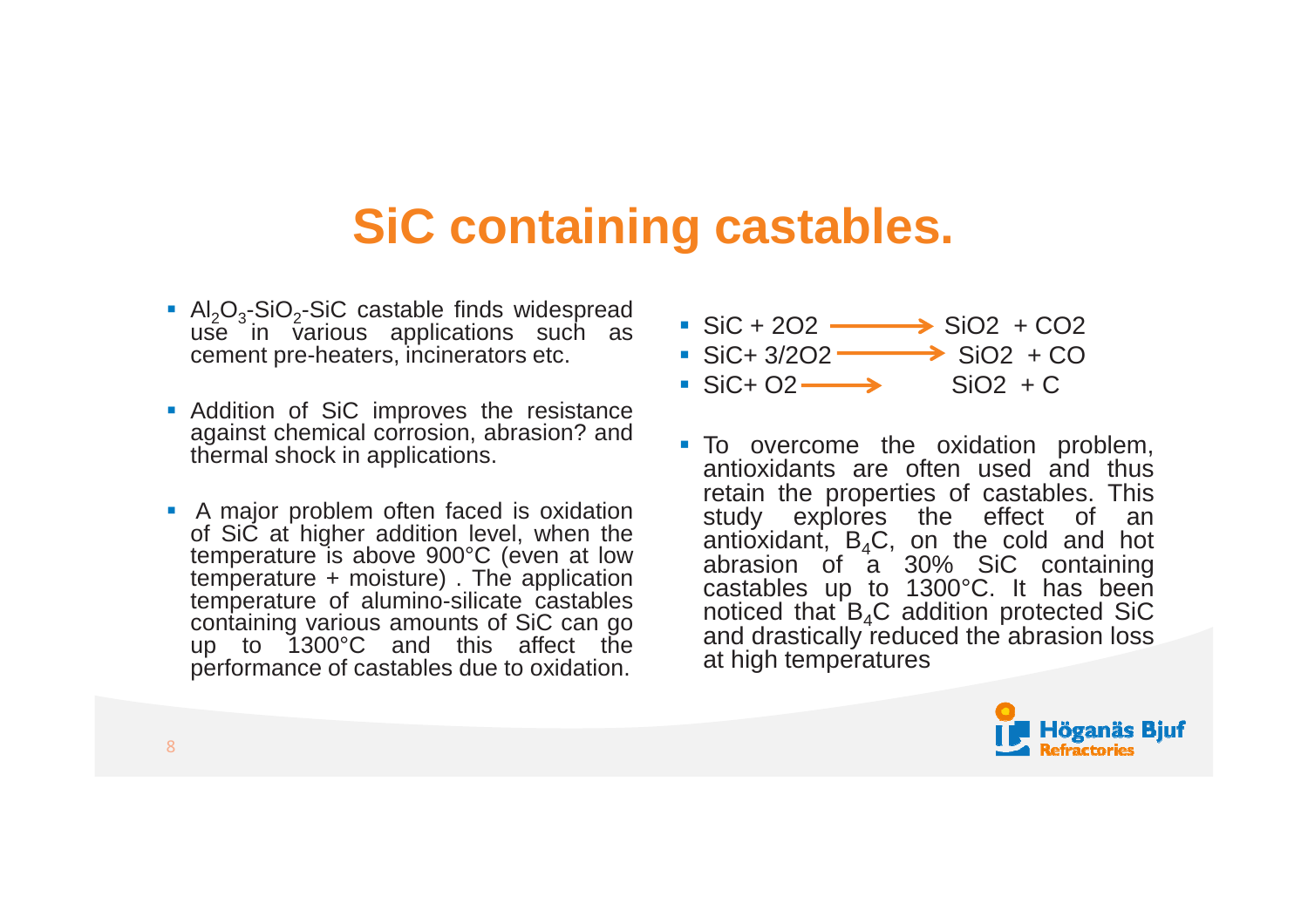| <b>Pre-firing</b><br>temperature, °C | <b>Testing</b><br>temperature, °C | <b>No</b><br>$B_{4}C$ | 2.0%<br>$B_{A}C$ |
|--------------------------------------|-----------------------------------|-----------------------|------------------|
| 800                                  | <b>RT</b>                         | 1A                    | 2G               |
| 800                                  | 800                               | 1B                    | 2H               |
| 1100                                 | <b>RT</b>                         | 1 <sub>C</sub>        | 21               |
| 1100                                 | 1100                              | 1D                    | 2J               |
| 1300                                 | <b>RT</b>                         | 1E                    | 2K               |
| 1300                                 | 1300                              | 1F                    | 2L               |

#### **DETAILS OF LC CASTABLE**

| <b>Chemistry</b> , %           | <b>Samples</b> |
|--------------------------------|----------------|
| Al <sub>2</sub> O <sub>3</sub> | 30             |
| SiO <sub>2</sub>               | 35             |
| <b>CaO</b>                     | 2.5            |
| <b>SiC</b>                     | 30             |
| $B_4C$                         | 0 and 2.0      |
| H <sub>2</sub> O               | 7.5            |

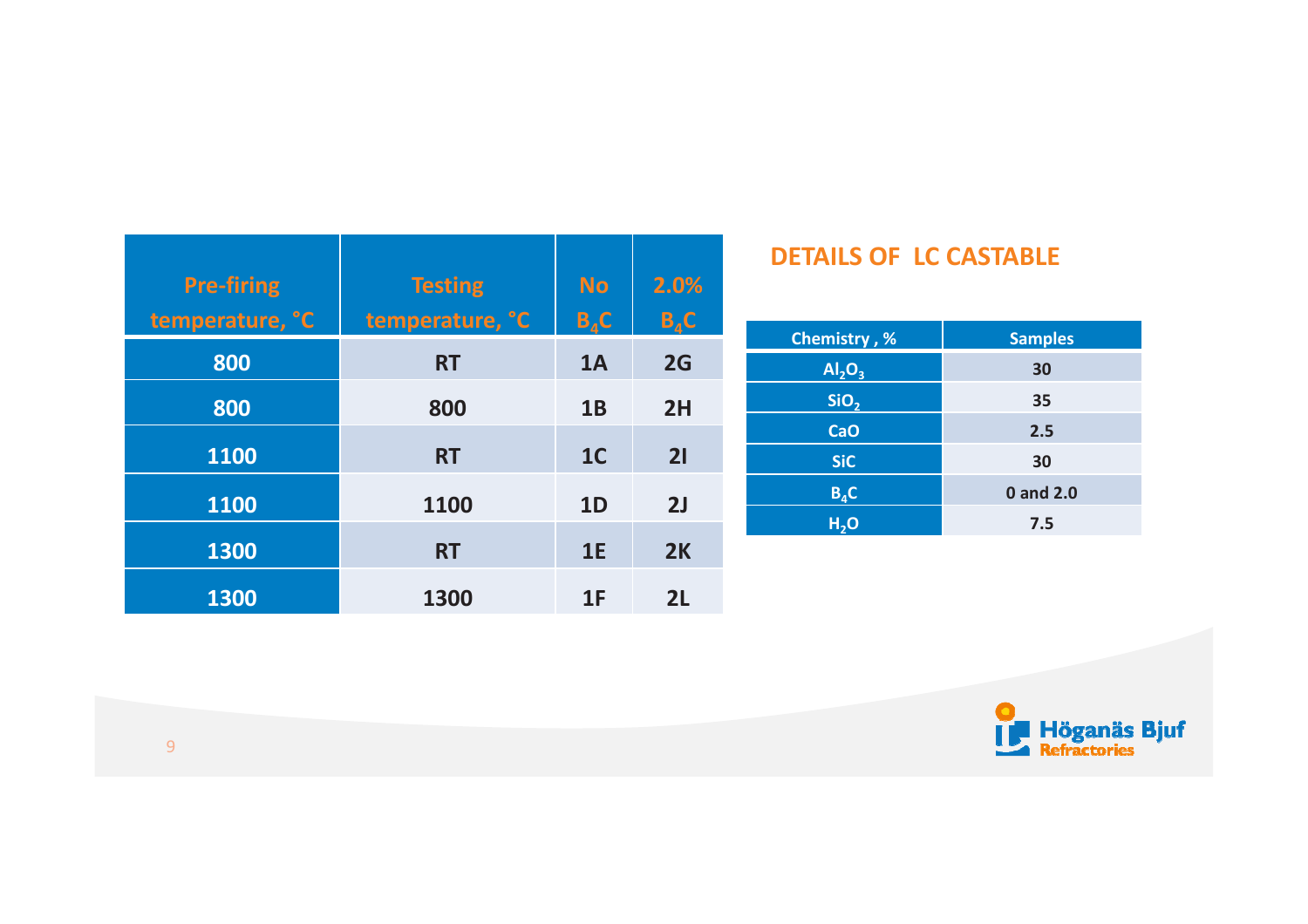#### **NO B4C**



| <b>Pre-firing</b><br>temp, °C | <b>Testing</b><br>temp, °C | No<br>$B_4C$   |
|-------------------------------|----------------------------|----------------|
| 800                           | <b>RT</b>                  | 1A             |
| 800                           | 800                        | <b>1B</b>      |
| 1100                          | <b>RT</b>                  | 1 <sub>C</sub> |
| 1100                          | 1100                       | 1D             |
| 1300                          | <b>RT</b>                  | <b>1E</b>      |
| 1300                          | 1300                       | 1F             |

- •**CONICAL**
- •**MATRIX REMOVAL**
- $\bullet$  **TRANSITION TO UNIFORM ABRASION**

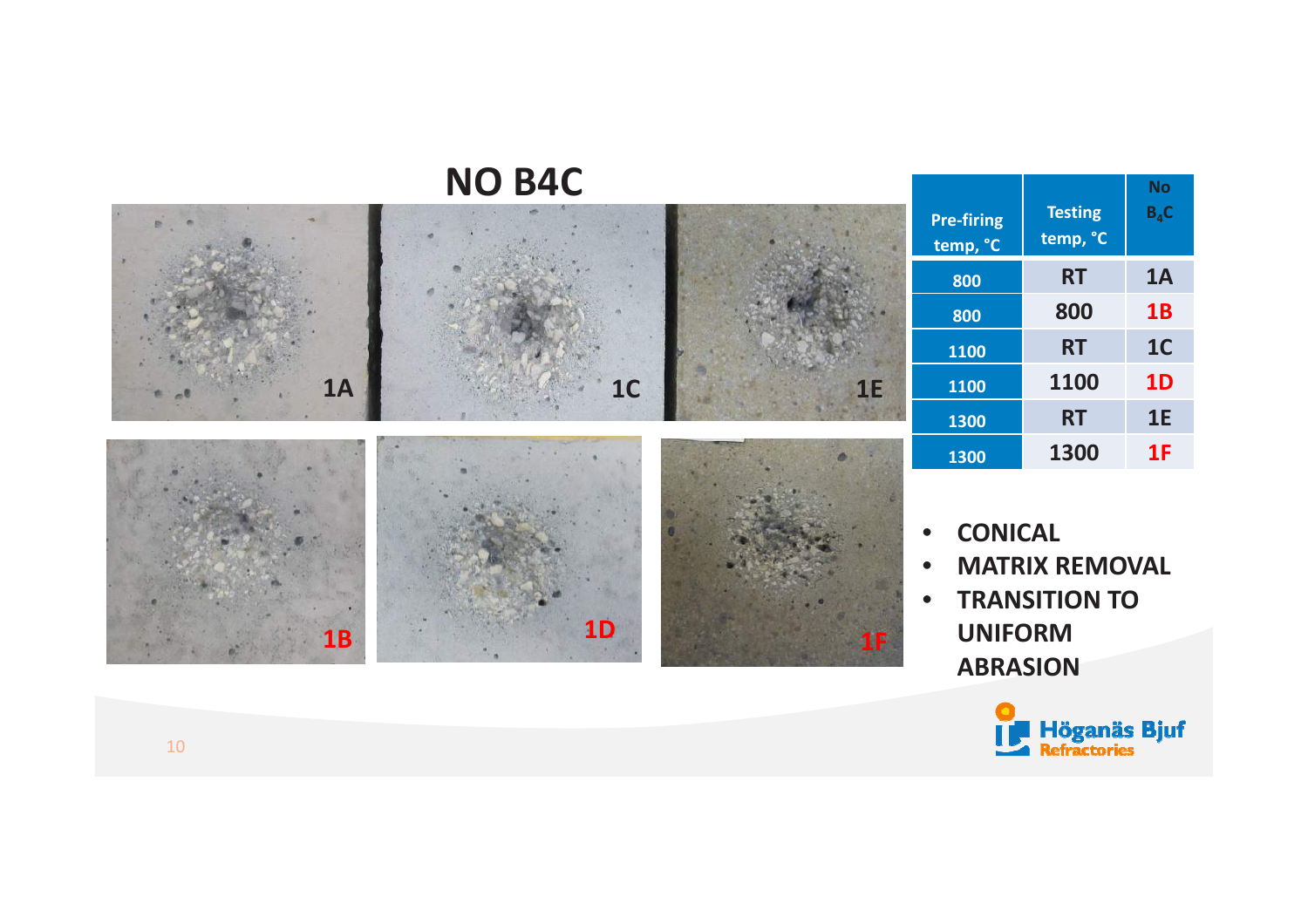

#### **NO B4C**

| <b>Pre-firing</b>               |                                   | <b>Samples Name</b> |  |
|---------------------------------|-----------------------------------|---------------------|--|
| temperature,<br>$\rm ^{\circ}C$ | <b>Testing</b><br>temperature, °C | Without $B_4C$      |  |
| 800                             | <b>RT</b>                         | 1A                  |  |
| 800                             | 800                               | 1B                  |  |
| 1100                            | <b>RT</b>                         | 1 <sub>C</sub>      |  |
| 1100                            | 1100                              | <b>1D</b>           |  |
| 1300                            | <b>RT</b>                         | 1E                  |  |
| 1300                            | 1300                              | 1F                  |  |

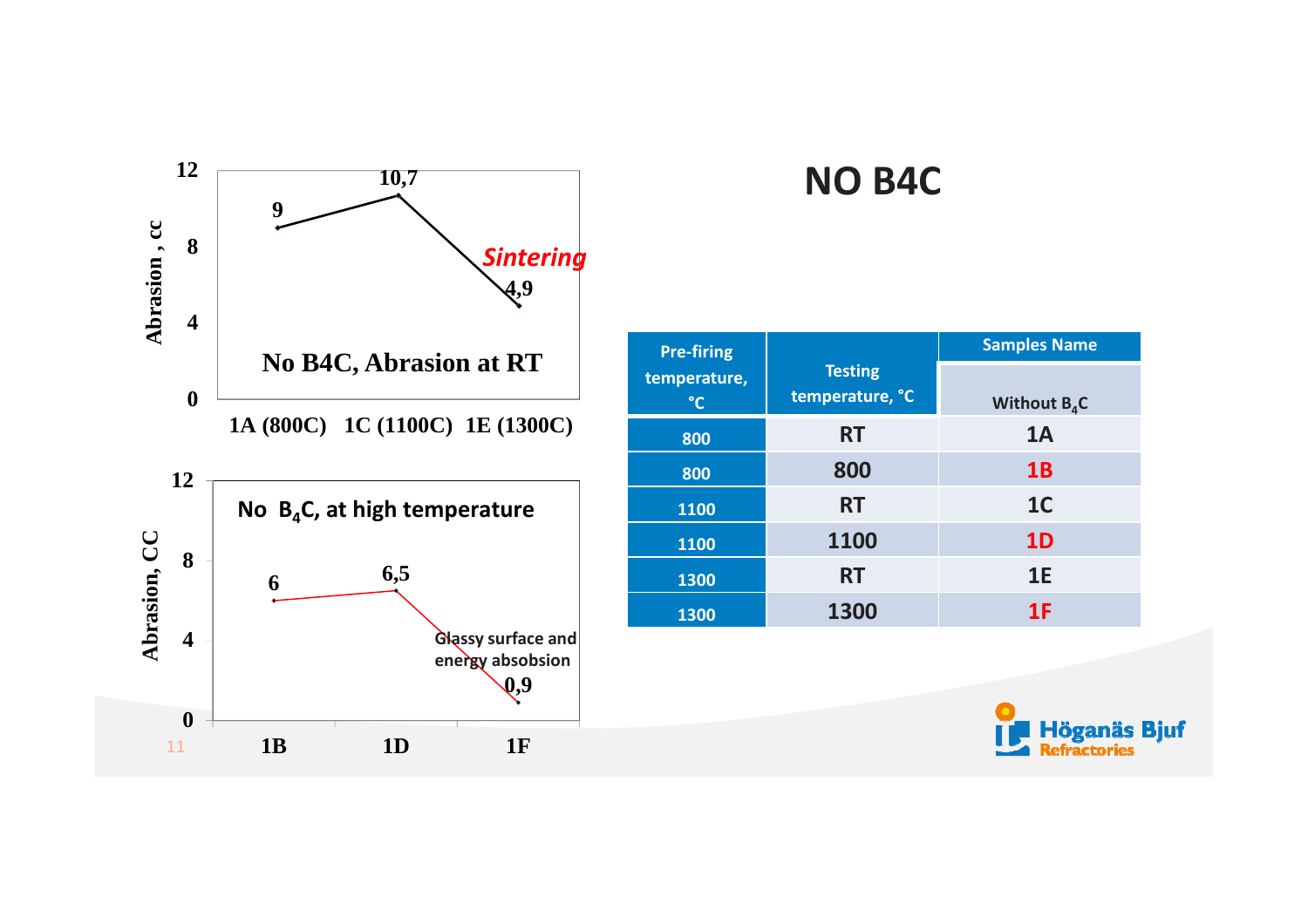### **B4C**





| temperatur | 2.0%           |
|------------|----------------|
| e, °C      | $B_{4}C$       |
| RT         | 2G             |
| 800        | 2H             |
| <b>RT</b>  | 21             |
| 1100       | 2J             |
| <b>RT</b>  | 2K             |
| 1300       | 2L             |
|            | <b>Testing</b> |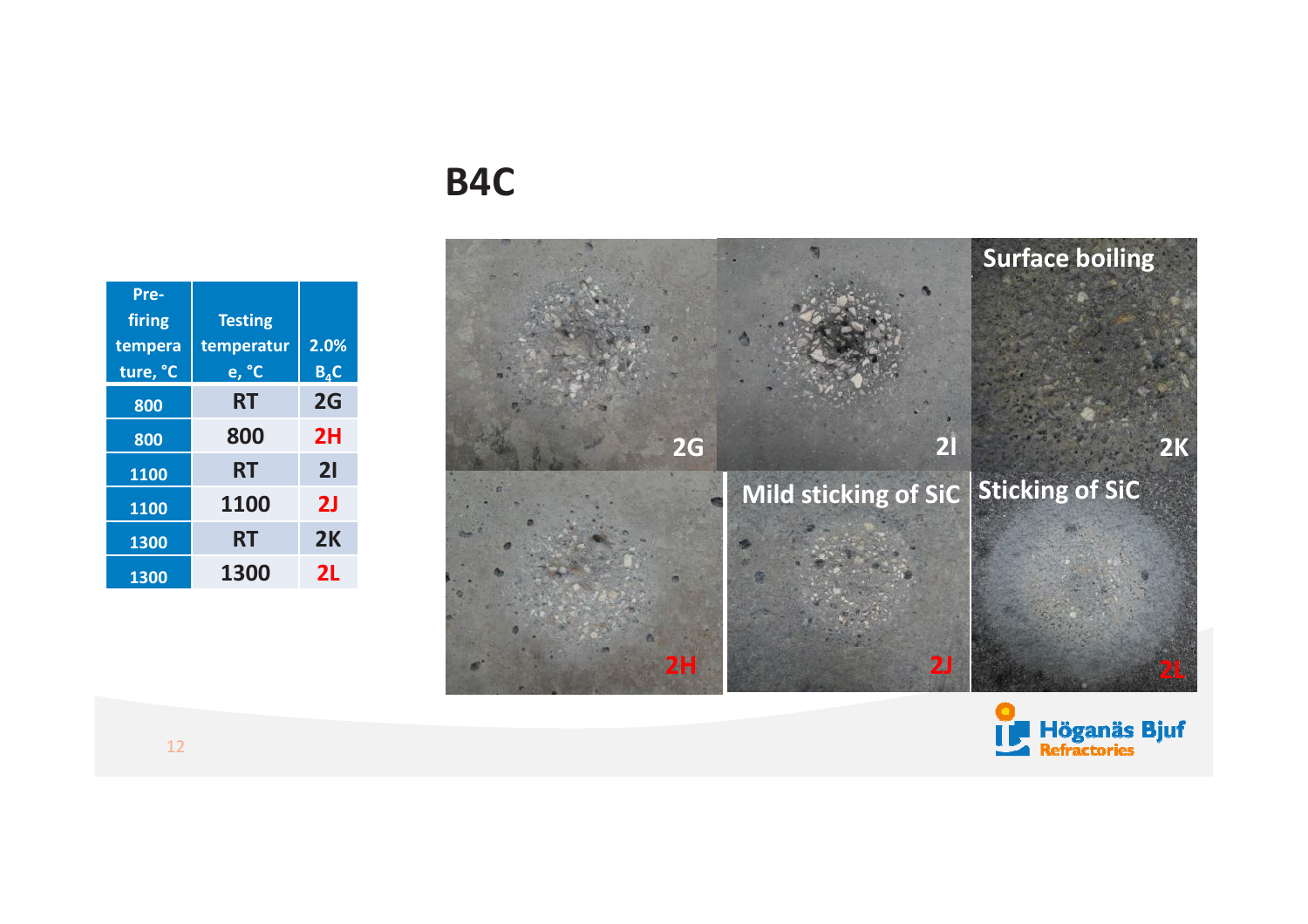

| <b>Pre-firing</b><br>temperature, °C | <b>Testing</b><br>temperature, °C | $2.0\%$ B <sub>4</sub> C |
|--------------------------------------|-----------------------------------|--------------------------|
| 800                                  | <b>RT</b>                         | 2G                       |
| 800                                  | 800                               | 2H                       |
| 1100                                 | <b>RT</b>                         | 21                       |
| 1100                                 | 1100                              | 2 <sub>J</sub>           |
| 1300                                 | <b>RT</b>                         | 2K                       |
| 1300                                 | 1300                              | 2L                       |



**Höganäs Bjuf**<br>4 Refractories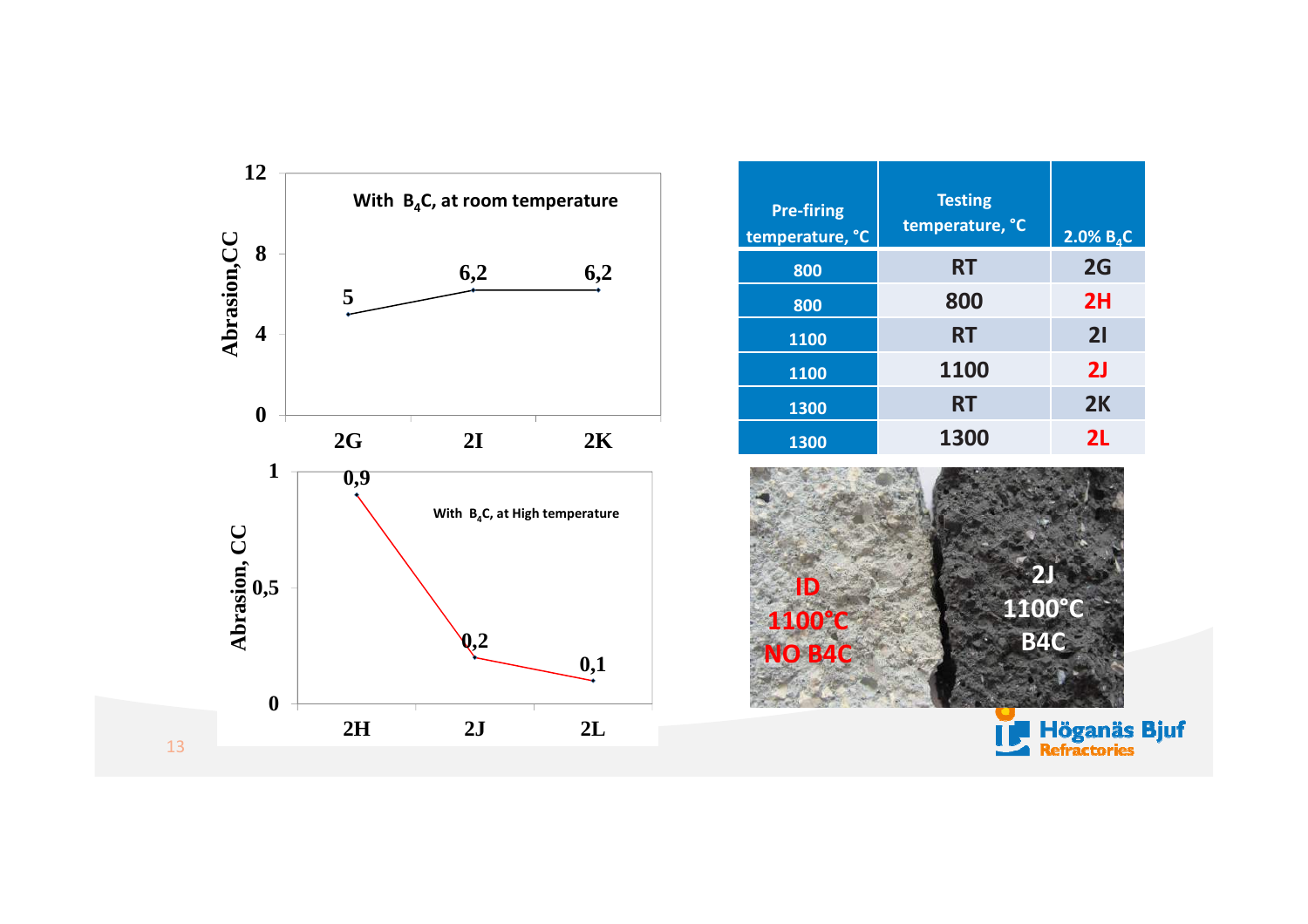#### **CONCLUSIONS**

The high temperature testing of an alumino-silicate castable containing 30% SiC, with and without addition of an antioxidant  $B_4C$  has resulted in different abrasion patterns and varying volume losses. Addition of  $B_4C$  has protected SiC from **oxidation.**

The abrasion pattern is resembling conical in almost in all cases and circular for samples with 2%  $B_4C$ , pre-fired and tested at 1100 and 1300°C respectively.

The  $B_4C$  addition has drastically reduced the abrasion of samples at high temperatures (even near to zero) due to the formation of glassy phase on the **surface.**

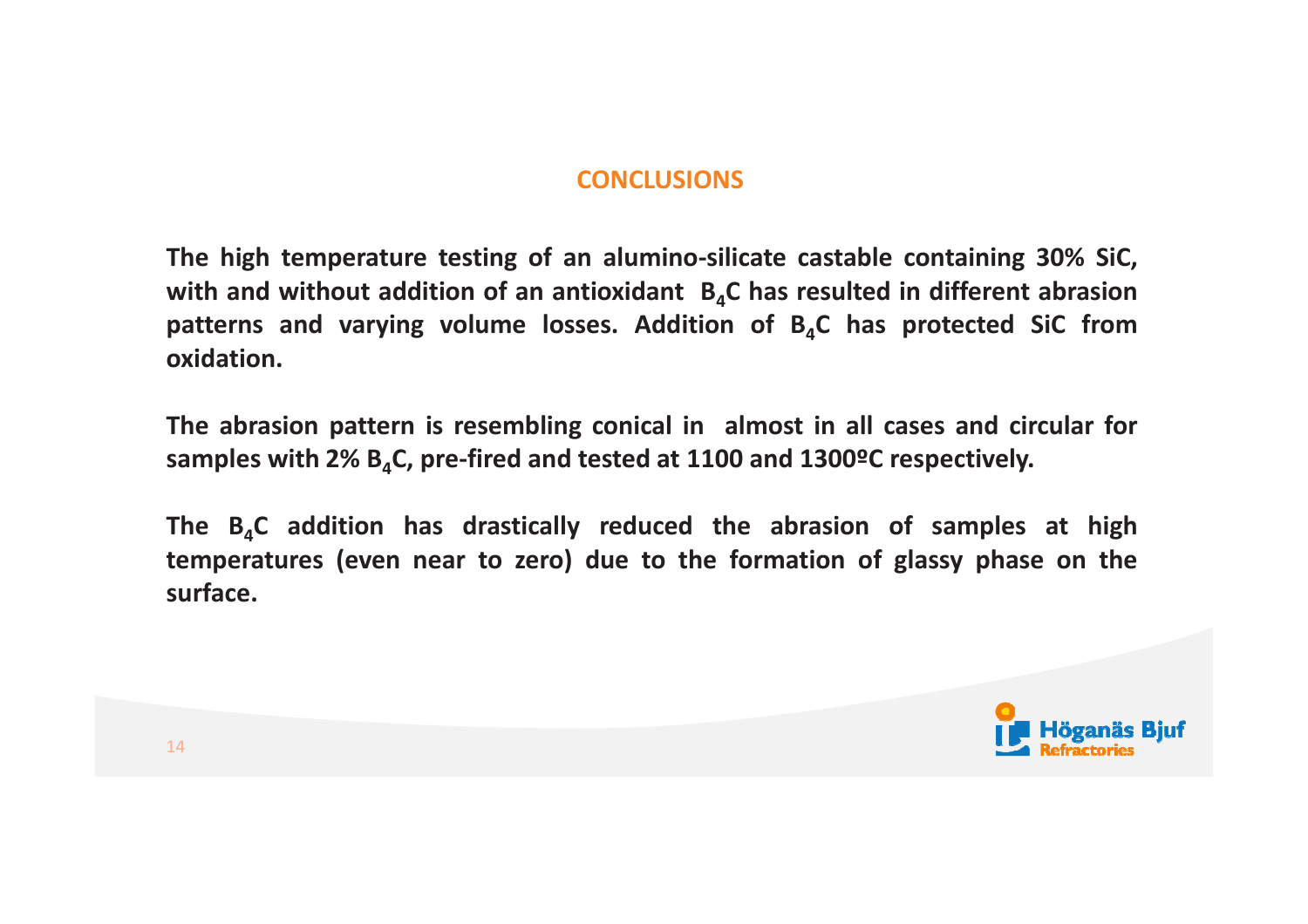# **Effects of grain size distribution and temperature on abrasion resistance**

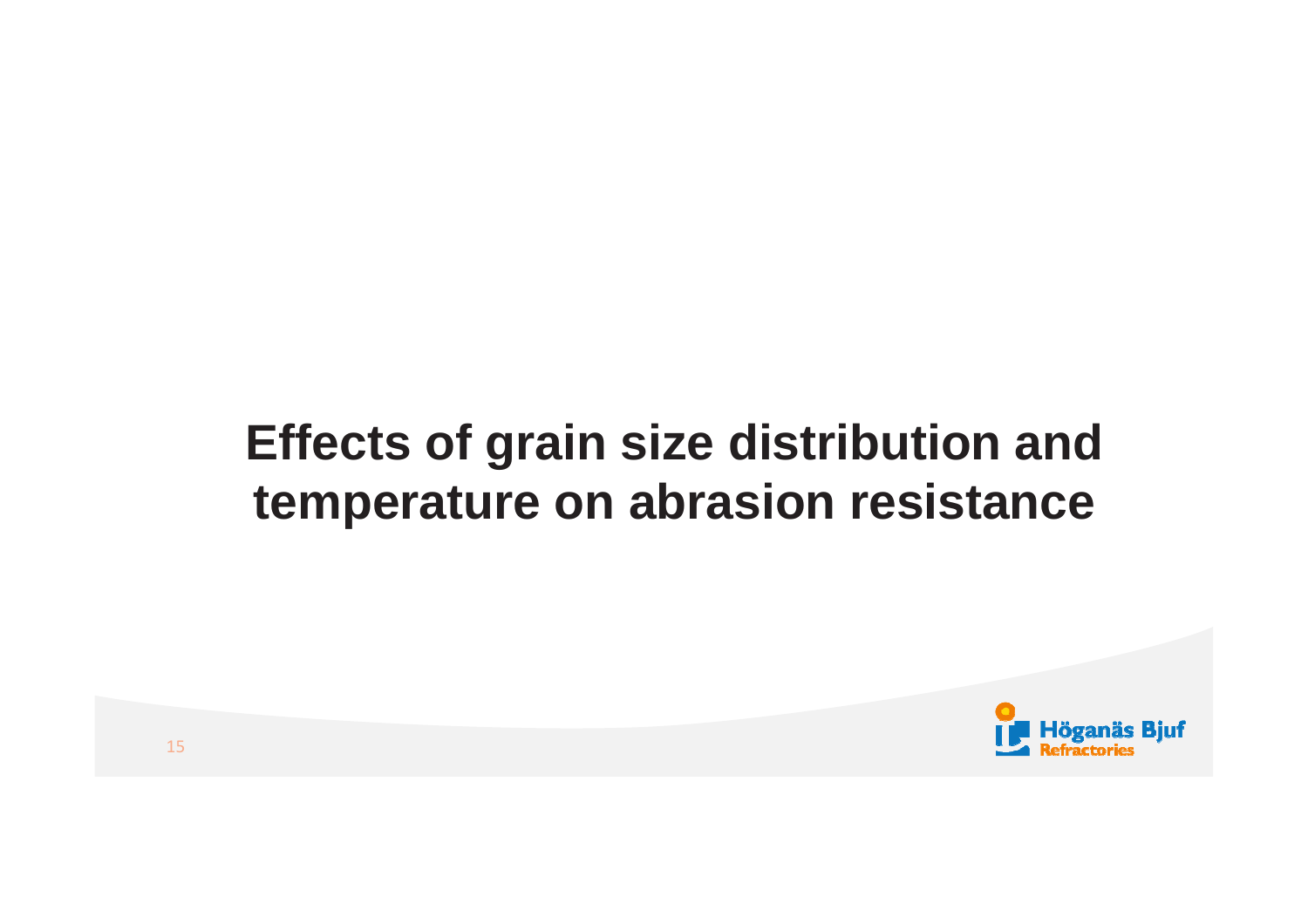#### **CASTABLES**

| Ingredients, %                                                                                        | LCC1 | LCC <sub>2</sub> | LCC <sub>3</sub> |
|-------------------------------------------------------------------------------------------------------|------|------------------|------------------|
| 60% alumina aggregate  Calcined alumina,<br><b>Fume silica, Calcium aluminate cement</b><br>additives |      | <b>Various</b>   |                  |
| Max grain size, mm                                                                                    | 10   | 5                | 3                |
| <b>Casting Water, %</b>                                                                               | 5.5  | 5.5              | 5.5              |
| <b>Bulk Density, g/cc</b>                                                                             |      |                  |                  |
|                                                                                                       |      |                  |                  |
| After 110°C                                                                                           | 2,58 | 2,56             | 2,57             |
| After 815°C                                                                                           | 2,51 | 2,52             | 2,51             |
| After 1100°C                                                                                          | 2,52 | 2,51             | 2,51             |

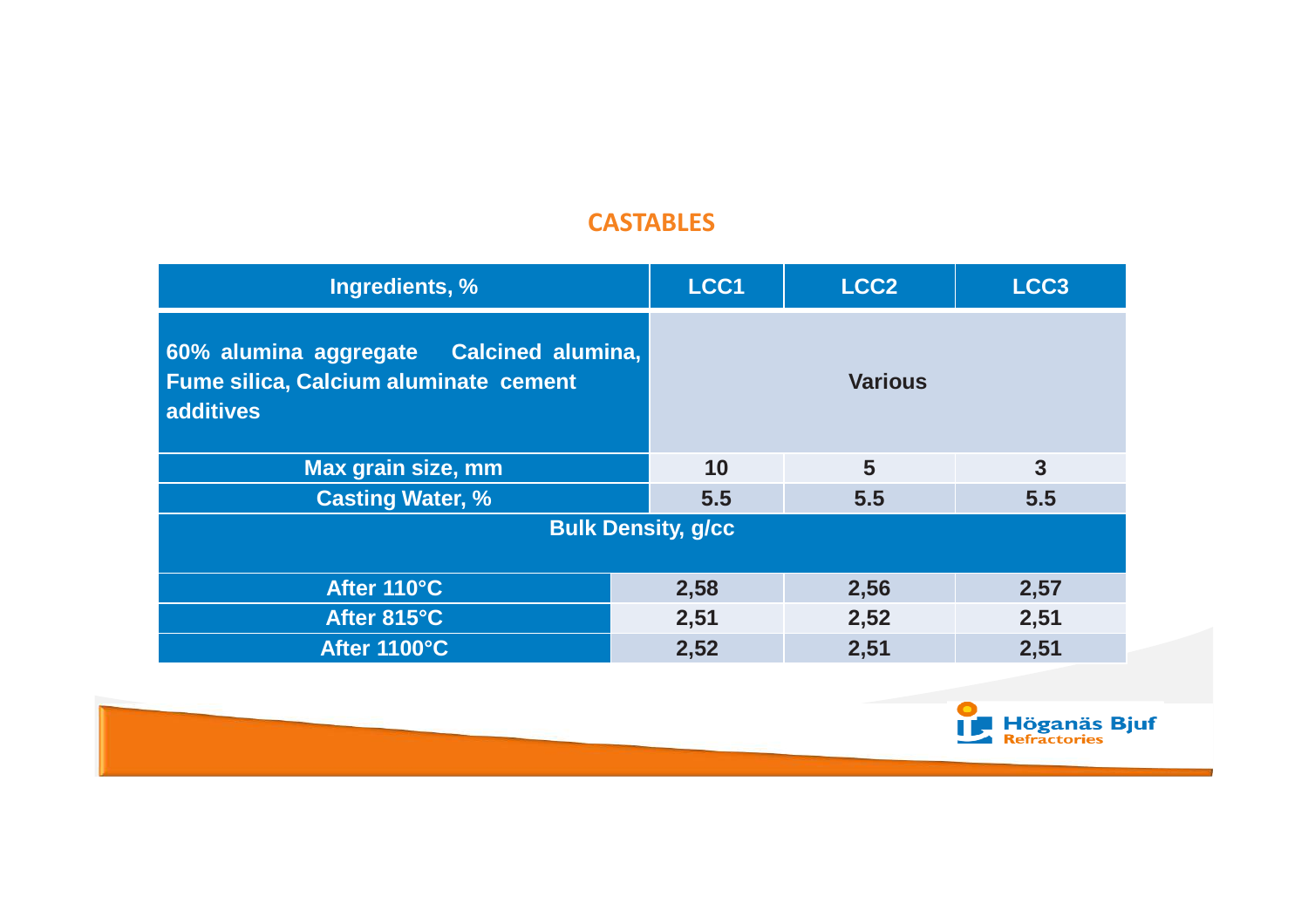# **HIGH TEMPERATURE ABRASION MEASUREMENTS**

| Pre-firing temperature, °C | Testing temperature, °C |
|----------------------------|-------------------------|
| 815                        | <b>RT</b>               |
| 815                        | 815                     |
| 1100                       | <b>RT</b>               |
| 1100                       | 1100                    |

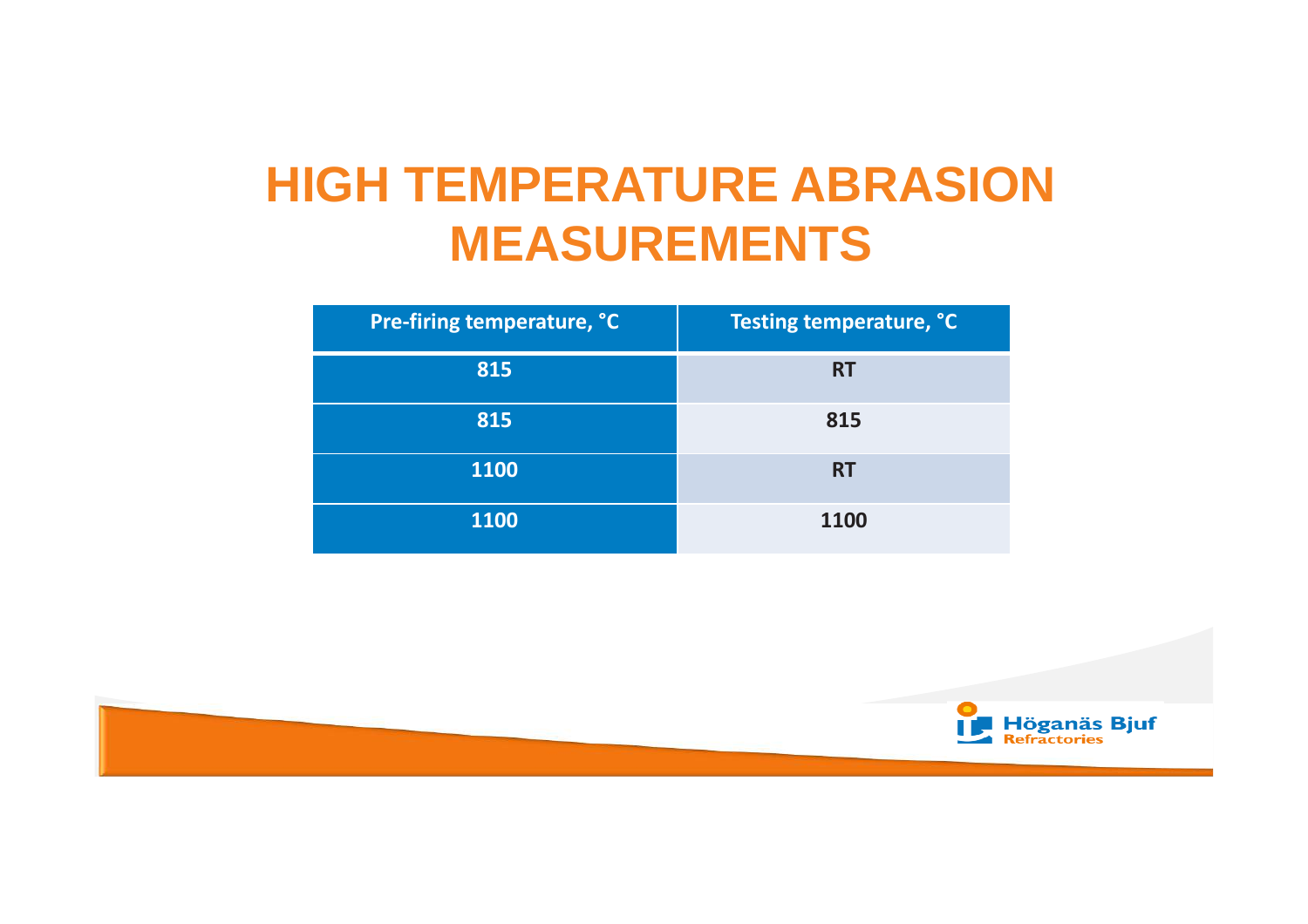## **ABRASION MEASUREMENTS**

# **RT Measurements**



#### **Fired at 815°C and tested at RT**

**Matrix removal is the primary abrasion mode and the coarse grains are less abraded. Also, the abrasion tends to be conical pattern. This is the case in all <sup>3</sup> LCCs with various grain sizes**<br> **distribution.** The loss  $\mathbf{distribution}$ . **incurred** is though removals<br>of surrounding matrix **surrounding followed by dislodging coarse grains.**

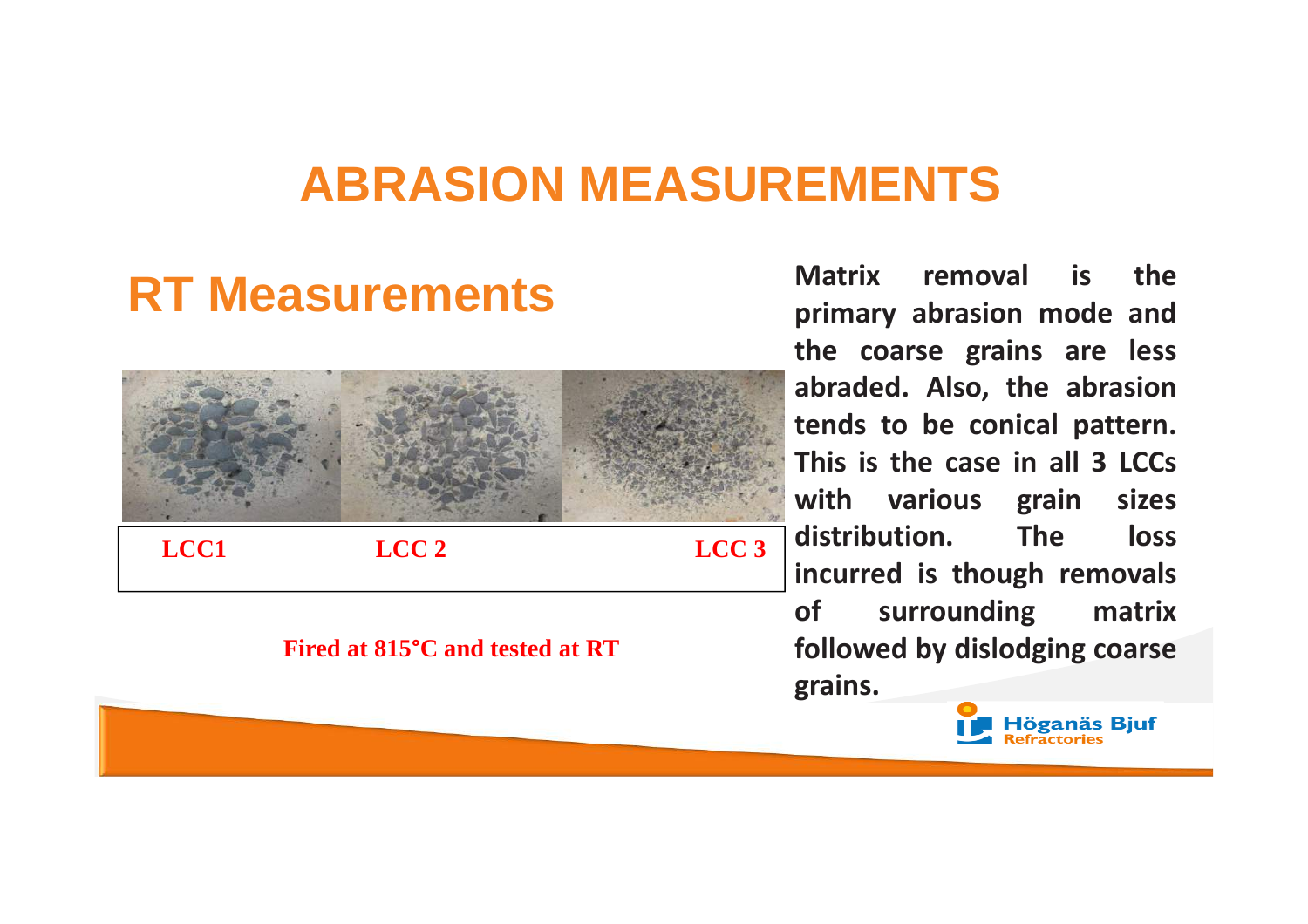## **ABRASION MEASUREMENTS**

# **RT Measurements**



**Fired at 1100°C and tested at RT**

**The samples fired at 1100°C have shown the formation of holes which is the result of grain pull out through the abrading through the mechanism.**

**The reason for this trend is the weakness of matrix compared to grains at room temperature.**

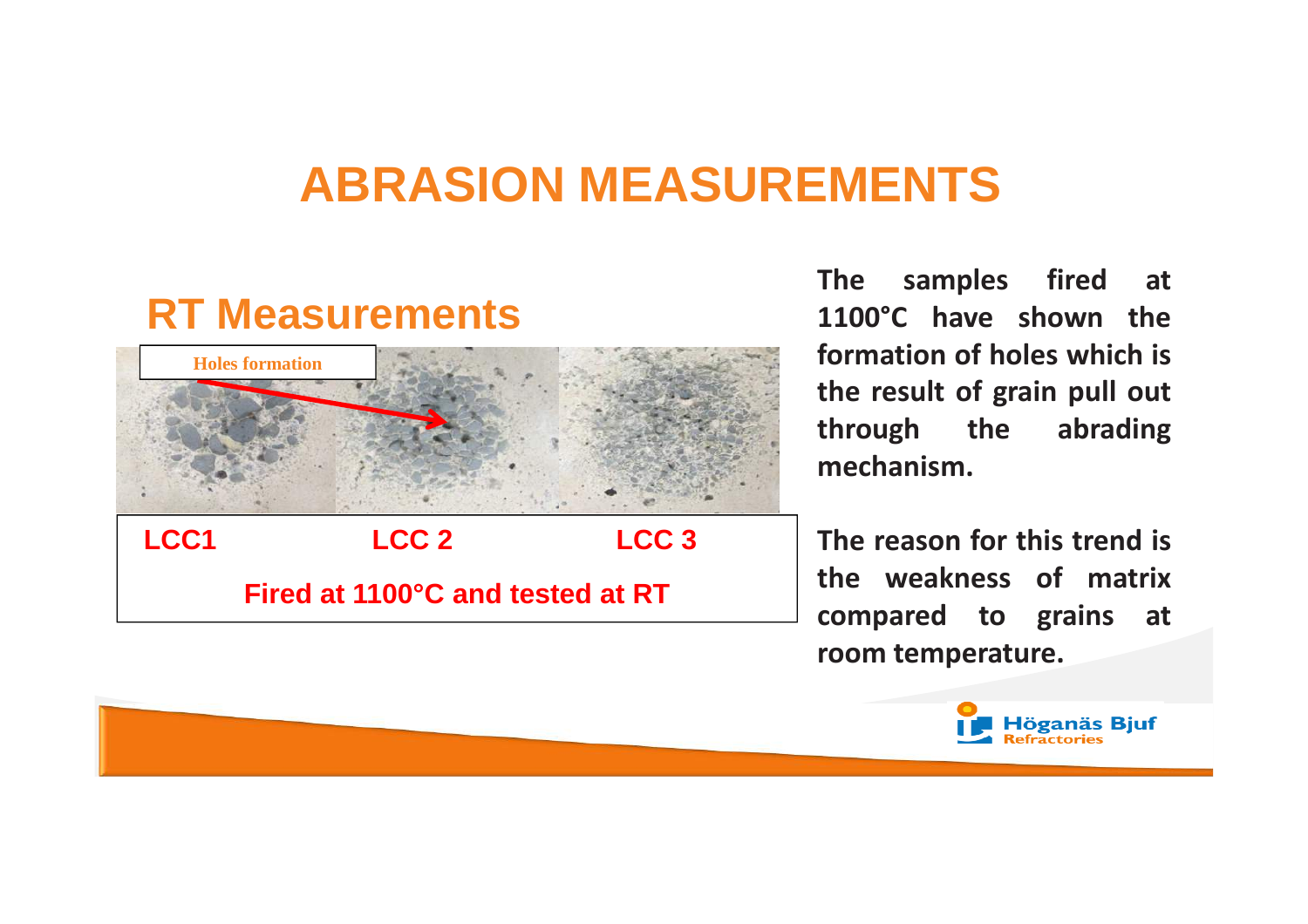#### **HIGH TEMPERATURE ABRASION MEASUREMENTS**



**Pre-fired and tested at 815°**

- • **Less conical pattern with uniform abrasion of both fine matrix and coarse grains.**
- **Attributed to the changes in elastic properties <sup>a</sup> as well**  $\bullet$ **as the thermal expansion characteristics making matrix stronger against abrasion.Höganäs Bjuf**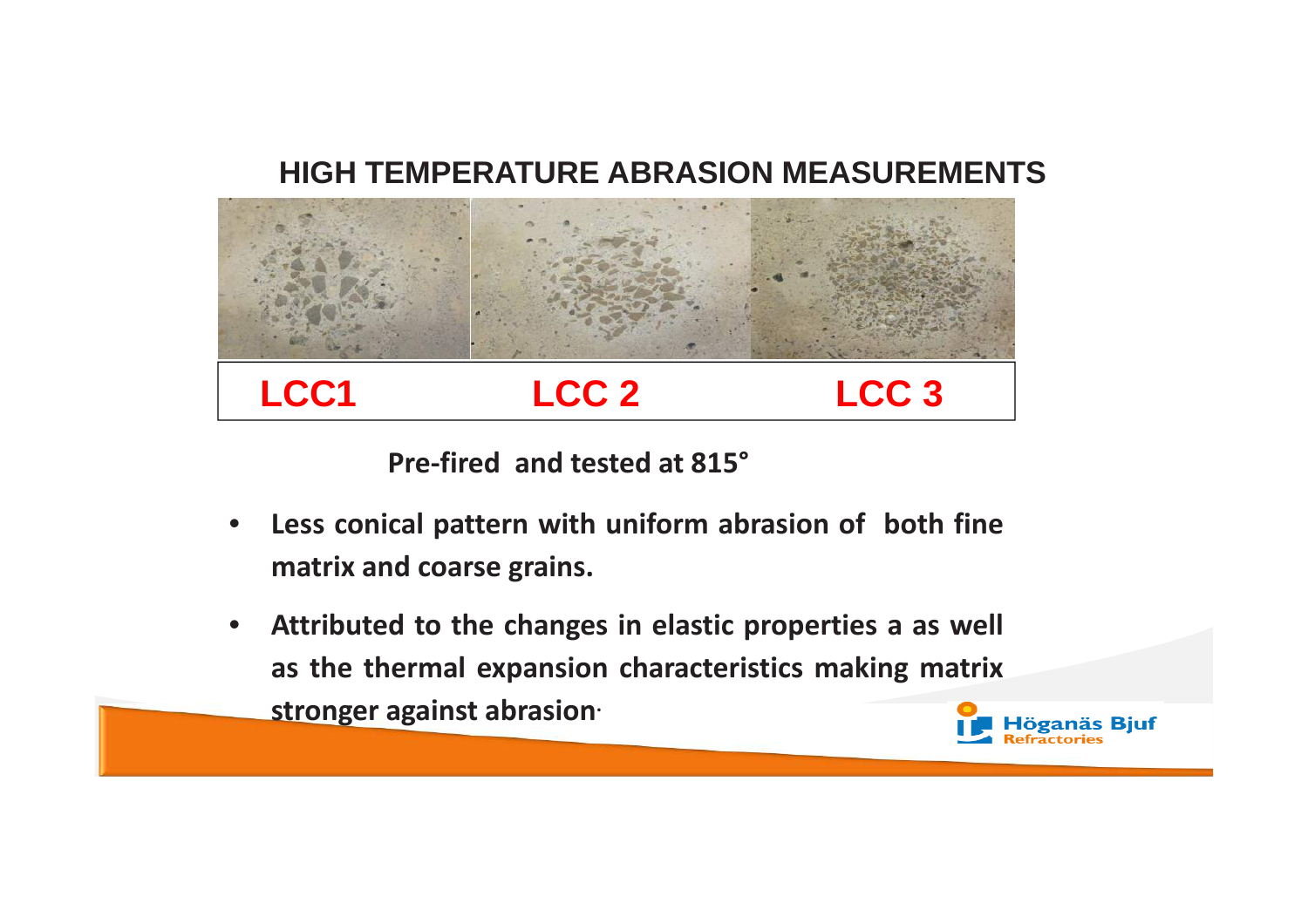## **ABRASION MEASUREMENTS- PREFIRED AT HT AND TESTED AT RT**



**Abrasion loss at room**at same **temperature** is at same<br>**level** for all castables **level for irrespective of changing grain size distribution.**

**Minor improvement of abrasion resistance for the samples tested at 1100°C. This is the result of mild sintering happening at that temperature.**

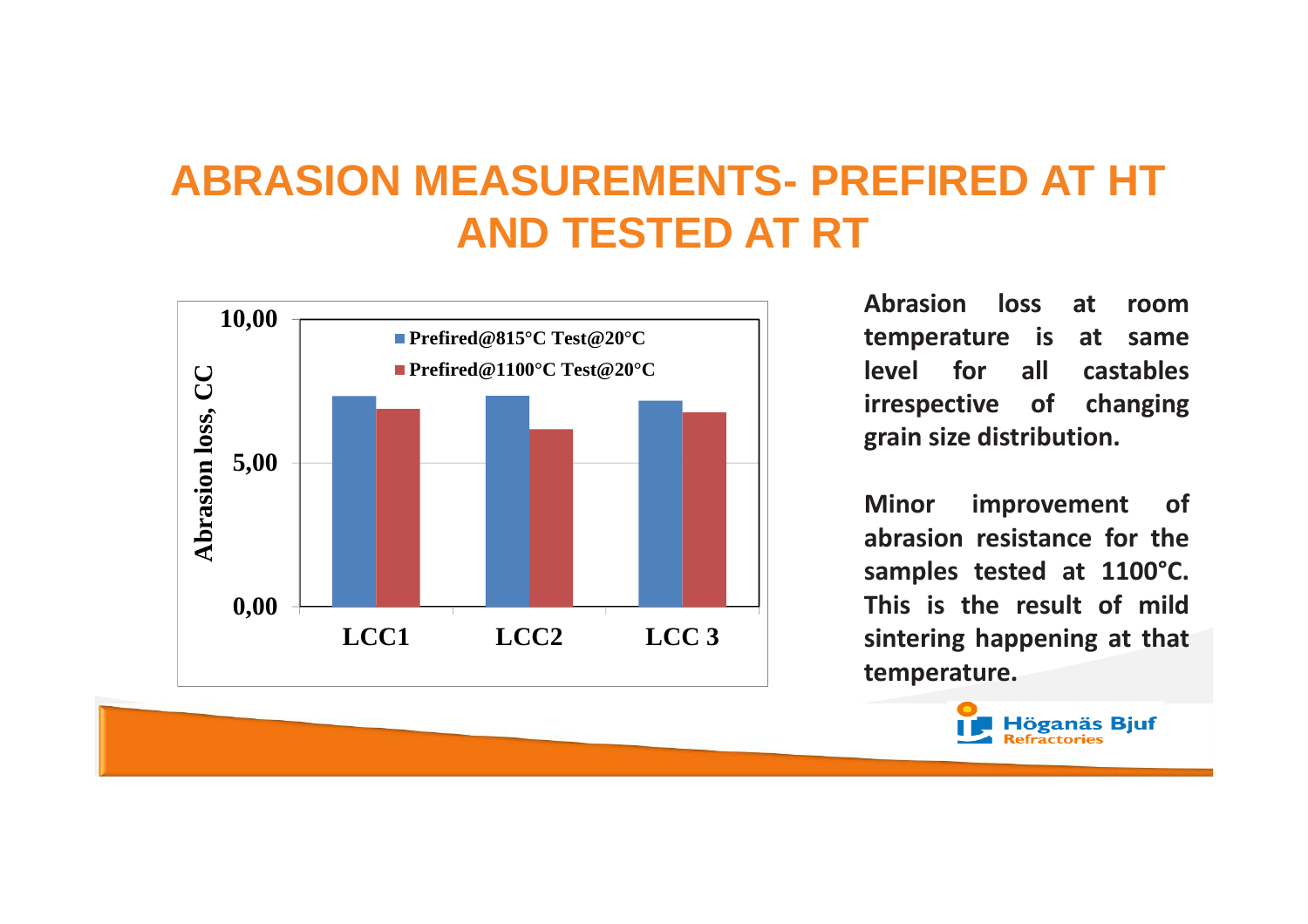#### **HIGH TEMPERATURE ABRASION MEASUREMENTS**



- Abrasion resistance at high temperatures- 30% less loss at both testing temperatures
- No significance difference in abrasion loss between testing temperatures or change of granulometry. •
- Change in elastic properties is the key- especially for the castables below the temperature of liquid formation (>1200°C).

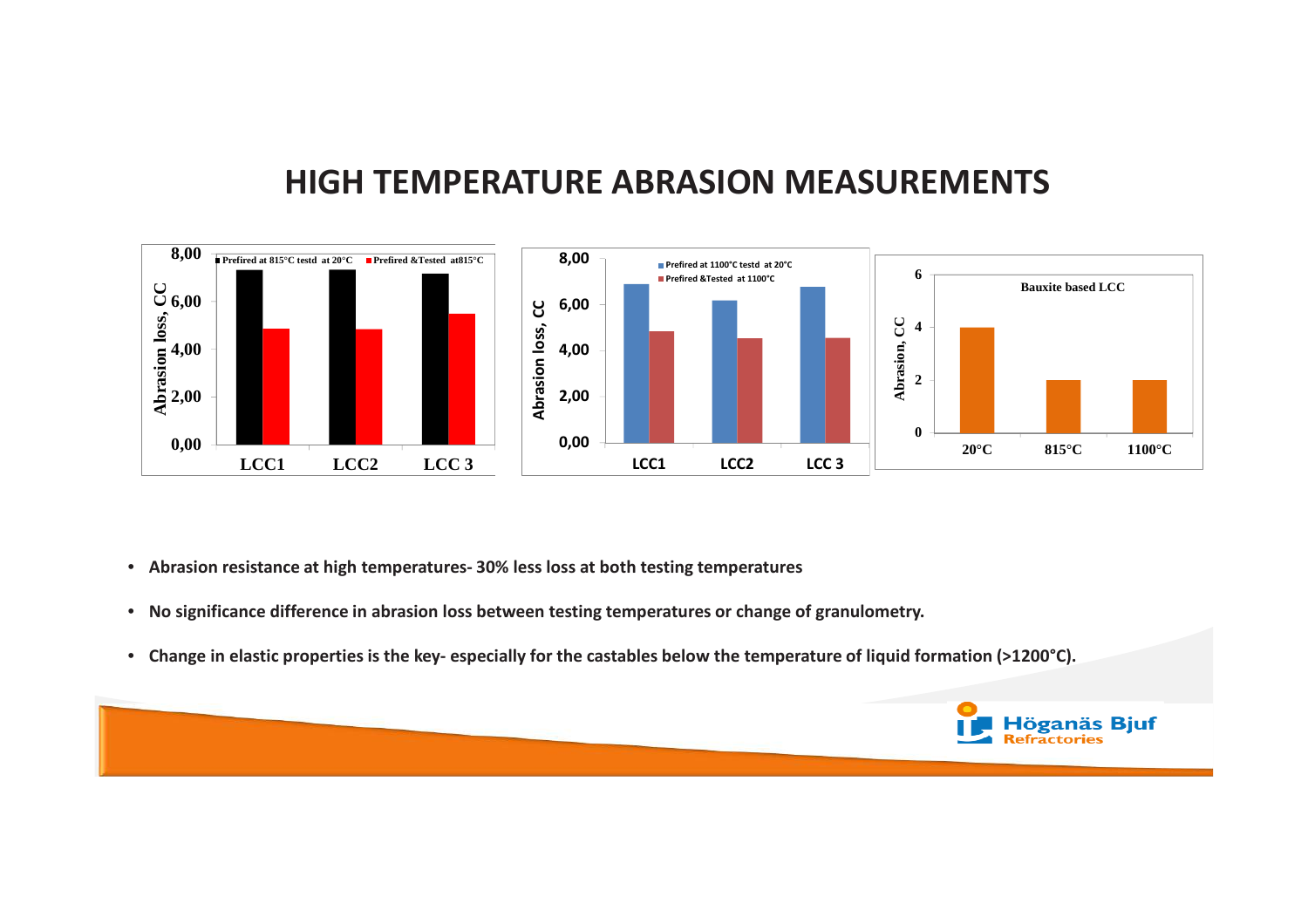





#### **Materials Selection Process**